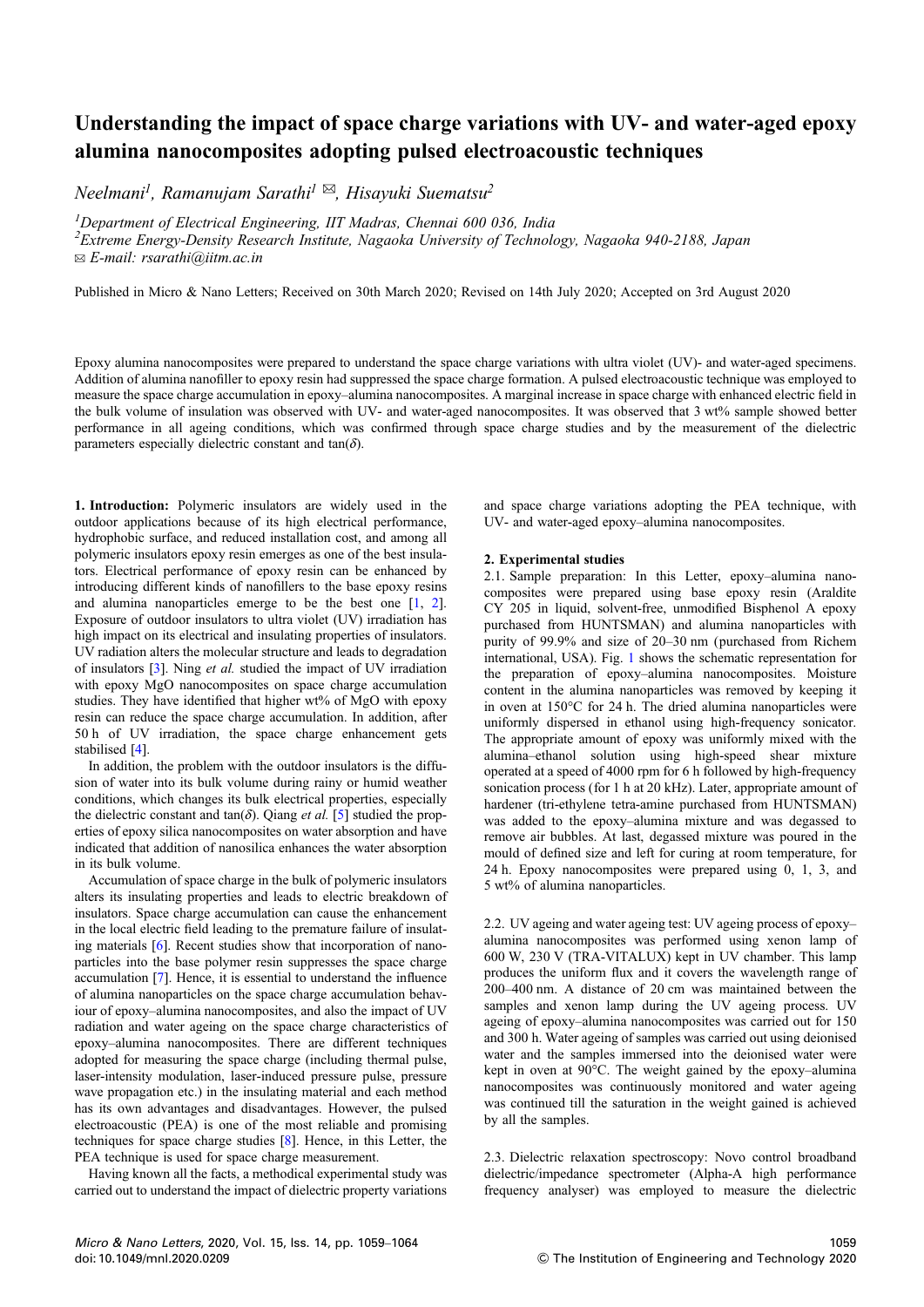

Fig. 1 *Schematic representation for the preparation of epoxy*–*alumina nanocomposites*

constant and  $tan(\delta)$  of the nanocomposites and these measurements were taken at the different frequencies in the range of  $10^{-1}$ – $10^6$  Hz.

2.4. Space charge measurement: In this Letter, the PEA technique was adopted for the measurement of space charge in the bulk of epoxy–alumina nanocomposites. Fig. 2 shows the schematic diagram of Techimp PEA space charge measurement setup. The PEA setup involves PEA flat cell, a variable DC source of 0–30 kV, a pulse generator of 0–500 V, a DC power supply of 18–24 V for the amplifiers in the cell and an oscilloscope (Tektronix, 350 MHz, 5 GS/s). The test sample dimension of  $40 \times 40 \times 1.5$  mm was used for the space charge measurement. In this Letter, nanocomposites were stressed with an electric field of 14 kV/mm for 1 h (poling period) and depoling (voltage off) was done for another 1 h in order to deplete the space charge from nanocomposites. Poling and depoling were done for 1 h for all the samples.

## 3. Results and discussion

3.1. Dielectric response studies: Fig. 3 shows the dielectric constant and loss tangent at different frequencies for UV- and water-aged specimen. Dielectric properties of insulating materials are totally dependent on the presence of orientational dipoles into the materials and its tendency to orient along the external applied electric field [9]. In epoxy nanocomposites, weak covalent bonded molecular groups are present in the form of dipoles and their orientation changes on application of electric field leading to the variation in dielectric constant, at different frequencies. At lower frequencies, it is easy for the dipolar group to orient themselves along the external electric field causing higher value of dielectric constant. At higher frequencies, the dipolar group cannot respond to the fast varying electric field, as a result the decrement in the dielectric constant was observed for higher frequencies. Addition of alumina nanofiller enhanced the dielectric constant and  $tan(\delta)$  of the nanocomposites. Increment in  $tan(\delta)$  can be attributed to the presence





Fig. 3 *Variation in dielectric constant and loss tangent at different frequencies for*

*a* Unaged samples

*b* 300 h UV-aged samples

*c* Water-aged samples

of mobile charge carriers and the amount of these charge carriers is enhanced on the addition of nanofiller.

In the case of UV ageing process, different chain scission and crosslinking process result in formation of radicals and also can cause breakage of weak covalent bond [10]. These newly formed radicals and breaking of covalent bond aid the process of dipolar orientation resulting into the increment of dielectric constant compared to unaged samples. The tan $(\delta)$  for UV-aged samples was found to be more than the unaged samples.

For water-aged samples, dielectric constant of all the samples was higher at all the frequencies as compared to unaged samples. The presence of water molecules in the samples loosens the weak covalent bond which enhances the movement of different dipolar groups resulting into the enhancement of dielectric constant. Qiang *et al.* studied the effect of water absorption on the dielectric properties of epoxy silica and boron nitride nanocomposites and observed that permittivity of nanocomposites is strongly affected by the water absorptions. They observed the increment in permittivity value for water absorbed epoxy silica nanocomposites [11]. In general, it is observed that the permittivity and  $tan(\delta)$ variation due to UV ageing and water ageing are observed to be minimum with 3 wt% alumina added epoxy resin. Admittedly, it is essential to understand the characteristic variation in the material due to ageing, through various physio-chemical diagnostic studies, which will be carried out at near future.

3.2. Space charge distribution: Fig. 4 shows the space charge profile for the unaged samples. Homocharges formation was observed near both the electrodes for all the samples and the amount of homocharges increased with the poling time. The presence of homocharges can be attributed to charge injection from the electrodes in the form of electrons and holes [12]. In the case of alumina-filled epoxy nanocomposites, a large amount of homocharges injection was observed. Homocharges formed near the anode start moving towards the cathode and near cathode less amount of homocharges were observed due to neutralisation with negative charges.

The characteristics of space charge profile formed with water-Fig. 2 *Space charge measurement setup* aged specimen and the UV-aged specimen were much similar and similar and the UV-aged specimen were much similar and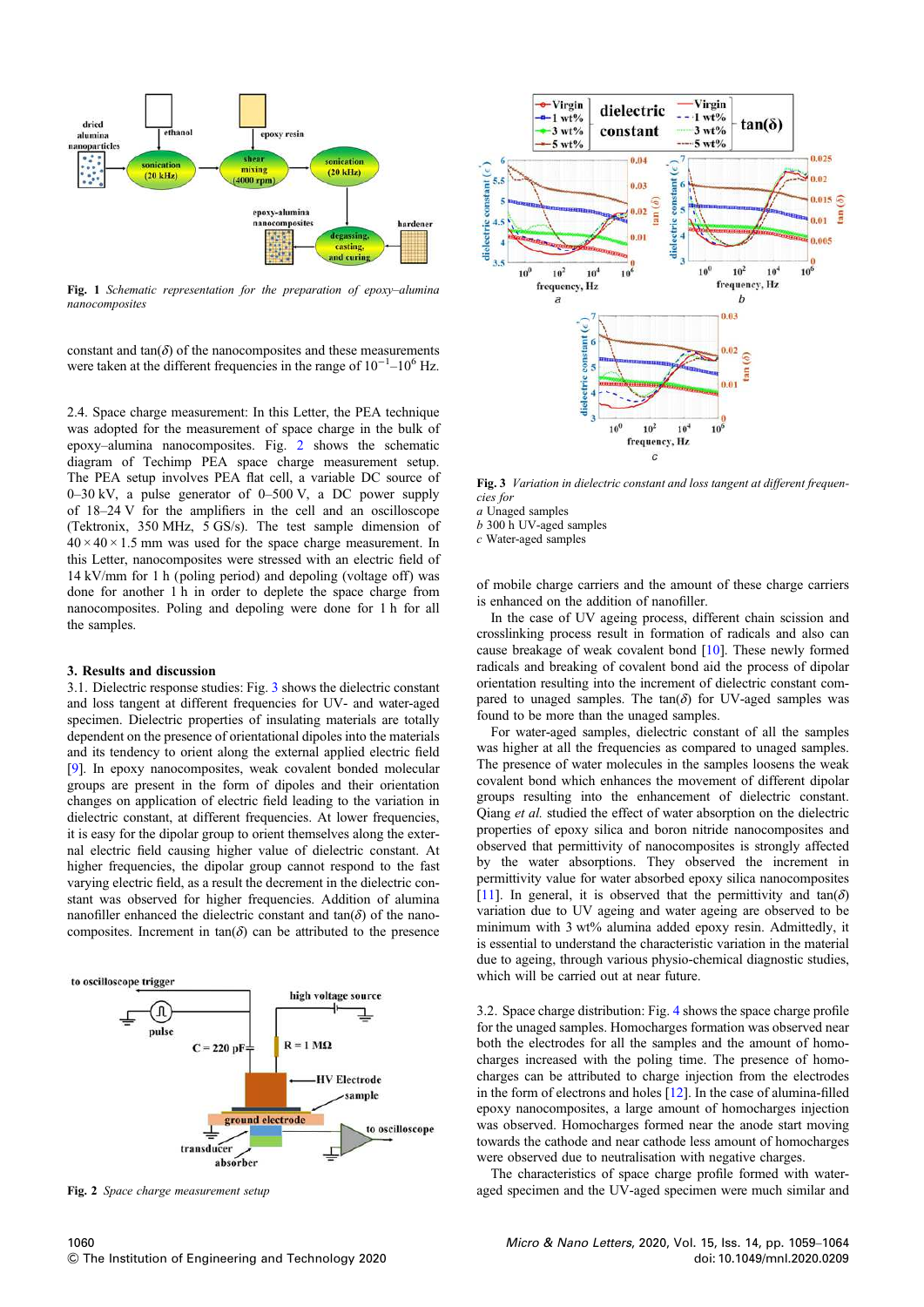

Fig. 4 *Space charge pro*fi*le during poling under the electric* fi*eld of 14 kV/ mm for*

*a* Pure epoxy

*b* 1 wt% alumina-filled epoxy nanocomposites

*c* 3 wt% alumina-filled epoxy nanocomposites

*d* 5 wt% alumina-filled epoxy nanocomposites

the analysis was carried out with the electric field of 14 kV/mm. For 150 h of UV-aged samples, the homocharges formation was observed near both the electrodes for all the samples. This homocharges formation seems to be higher for epoxy–alumina nanocomposites compared to unaged nanocomposites. For 300 h UV-aged samples, the heterocharges formation was observed in the vicinity of cathode and anode. This heterocharges formation could be due to radiation causing different internal processes, such as chain scission, crosslinking, gas bubble formation, and formation of new radicals, and also due to the presence of dominant charge carriers. Ning *et al.* [13] have indicated the possibility of formation of molecular structure variation causing charge trap sites. Han *et al.* [14] have clearly indicated that the UV irradiation can break some of the chemical bonds of the epoxy resin, causing ageing and degradation of the resin. With 3 wt% of alumina nanofiller, less heterocharges formation near cathode was observed and this could be due to neutralisation phenomenon occurred near the cathode [15].

The PEA analysis of water-aged nanocomposites indicated the heterocharges formation near the electrodes. This heterocharges formation could be due to the presence of some impurities and presence of water molecules that produce ions  $(OH^-, H_3O^+)$ . These ions will add up the heterocharges formation. Increase in the magnitude of heterocharges near cathode was more, which indicates the presence of dominant positive charge due to water on surface layer of the specimens.

Fig. 5 shows the space charge profile of the epoxy–alumina nanocomposites specimen during 1 h of depoling period. Heterocharges formation was observed in all the nanocomposites and in epoxy samples. Addition of 1 and 3 wt% of alumina nanofiller decreases the magnitude of heterocharges formed during the depoling period. Similarly, heterocharges formation was observed in all the UV- and water-aged samples, and after 1 h of depoling period almost all the space charge decayed out in the specimen.

Average space charge density accumulated in the bulk of nanocomposites can be estimated using the following equation:

$$
q_{s}(E, t) = \frac{1}{X_1 - X_0} \int_{X_0}^{X_1} \text{Abs}[q_{p}(X, t)] \, \mathrm{d}X \tag{1}
$$

where  $X_0$  and  $X_1$  are the electrode positions (charges induced at the electrodes are not taken into the consideration), *E* is the applied



Fig. 5 *Space charge pro*fi*le during depoling for a* Pure epoxy

*b* 1 wt% alumina-filled epoxy nanocomposites

*c* 3 wt% alumina-filled epoxy nanocomposites

*d* 5 wt% alumina-filled epoxy nanocomposites

electric field, *t* is the poling and depoling time, and  $\text{Abs}[q_p(X, t)]$ is the absolute value of the charge profile.

Fig. 6 shows the space charge accumulation process during the poling period for unaged and aged samples of epoxy–alumina nanocomposites. It was realised that the charge accumulation process appears to be continuing with epoxy–alumina nanocomposites, irrespective of percentage of alumina in epoxy resin. The accumulation of space charge in the insulating material is highly dependent on the charge injection and transport processes. Introduction of nanofiller in base material causes trap levels of different energies, which alters the charge trap distribution in the materials, resulting into the variation of space charge accumulation [16]. With 1 wt% of alumina nanofiller loading (lower wt% of loading), shallow traps have been introduced into the materials resulting into the increment of apparent mobility of the charge



Fig. 6 *Space charge density in the bulk of pure epoxy and different wt% of alumina-*fi*lled nanocomposites under the electric* fi*eld of 14 kV/mm during poling for*

*a* Unaged samples

*b* 150 h UV-aged samples

*c* 300 h UV-aged samples

*d* Water-aged samples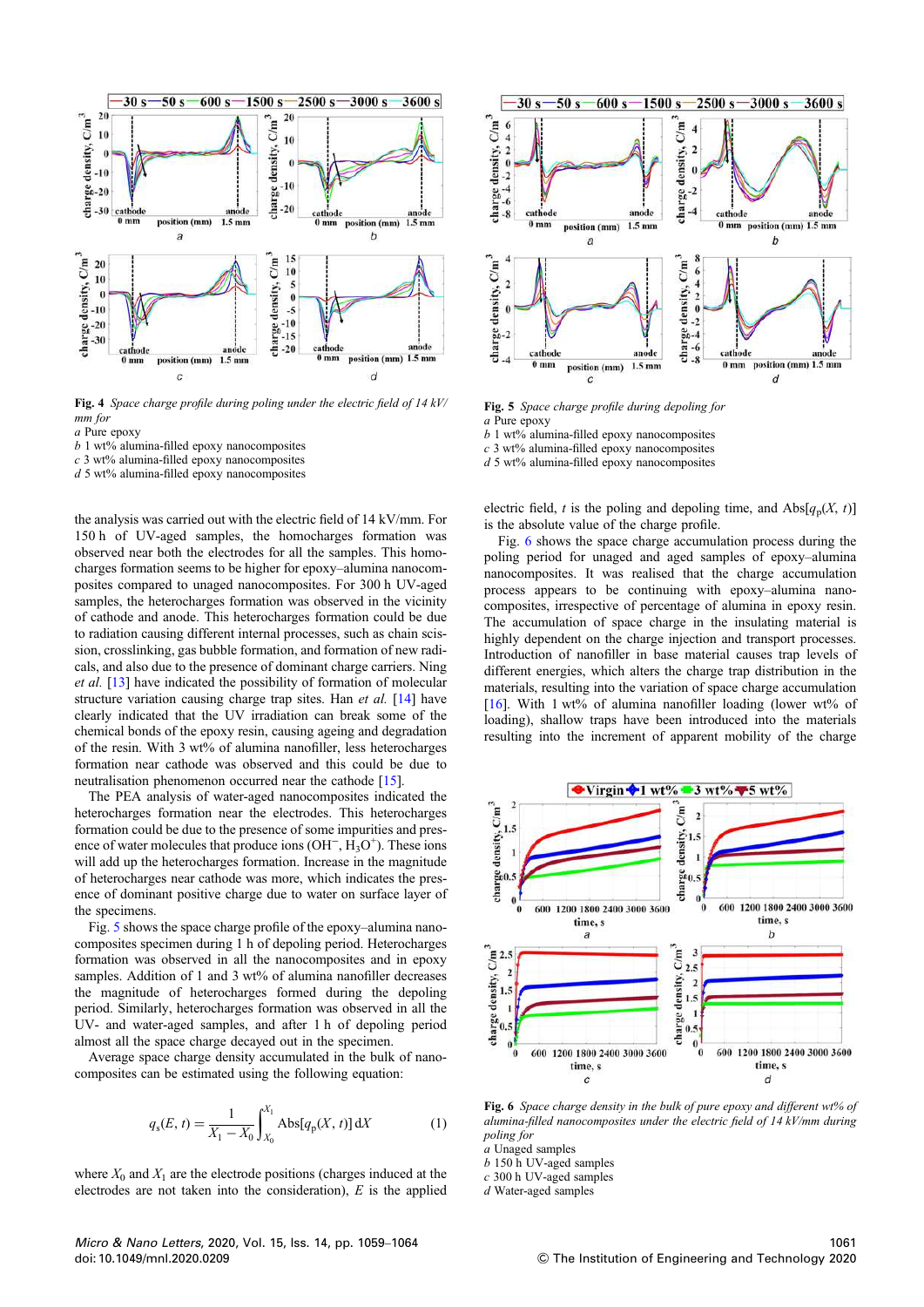carriers, so less space charge accumulation in the bulk volume of insulation  $[17]$ . On further loading of alumina nanofiller  $(3 \text{ wt\%})$ , inter-filler distance apparently reduces which results into the overlap of shallow trap bands. In the process, trap energy level between these bands decreases which further decreases the apparent mobility resulting into less space charge accumulation than 1 wt% alumina added nanocomposites [17, 18]. The shallow traps correspond to the weak interfacial binding force. At higher wt% of alumina nanofiller, interfacial binding force will be more strong, which results in increment in trap energy level, which means more deep traps and less shallow traps introduced. This increment in the energy level at the interface blocks the charge carriers, resulting in increased space charge accumulation in the 5 wt% sample [16, 19]. Compared to unaged samples, different hours of UV-aged and water-aged samples accumulated more charges in its bulk. As indicated earlier, during UV ageing process, different

Table 1 Parameters of water-aged samples

| Samples          | Time to reach saturation, h | Saturated weight, % |  |
|------------------|-----------------------------|---------------------|--|
| virgin           | 76.8                        | 4.801               |  |
| $1 wt\%$         | 67.2                        | 4.381               |  |
| $3 wt\%$         | 58                          | 4.3                 |  |
| $5 \text{ wt\%}$ | 45                          | 3.908               |  |



Fig. 7 *Decay of space charge density from the bulk of pure epoxy and different wt% of alumina-*fi*lled nanocomposites under the electric* fi*eld of 14 kV/mm during depoling for a* Unaged samples

*b* 150 h UV-aged samples

*c* 300 h UV-aged samples

*d* Water-aged samples

internal processes such as chain scission, crosslinking, gas bubble formation, and formation of new radicals can form. These new crosslinked bonds and radicals act as a trap for charge carriers enhancing space charge density in the bulk volume of the insulating material.

In the case of the water-aged samples, water occupies the intermolecular space which was previously occupied by some atmospheric gas or some small voids, resulting into the increment of sample weight without any change in its volume. Neelmani *et al.* have carried out water diffusion in epoxy nanocomposites and have indicated that water uptake is reduced on addition of alumina and 5 wt% sample showed lowest weight gain. Diffusion coefficient of water into the epoxy nanocomposites was calculated and has showed decreasing value with increase of alumina content in epoxy resin [20]. The time to reach saturated weight and saturated % wt gain by the samples is shown in Table 1. The presence of nanofillers acts as a barrier in diffusion of water to the bulk volume of the epoxy–alumina nanocomposites. Introduction of nanoparticles produces strong interfacial bonding between matrix and nanoparticles. As a result, in the case of nanocomposites, water diffuses and gets concentrated at the interfacial region around the nanoparticles. At higher wt% these interfacial region overlaps, as result availability of interfacial region decreases, leading to reduction in water uptake [16].

During water ageing, the diffused water tries to loosen the polymer chain and damage the interfacial bonding resulting it to be the point of local site for charge to get trapped enhancing space charge density in the bulk volume of water-aged epoxy nanocomposites. Pure epoxy sample accumulates more space charge compared to epoxy–alumina nanocomposites. Water uptake was less in case of nanocomposites, so less ionised charges, as a result less accumulation of space charge. With 1 and 3 wt% sample, gradual reduction in space charge was observed. In case of 5 wt% of alumina nanofiller loaded epoxy nanocomposites, due to overlapping of interfacial regions, number of shallow traps decreased and deep traps increased, resulting into a marginal increase in space charge.

On water/UV ageing, it was observed that the charge density in the bulk volume of insulation has attained saturation in a short period of time and was observed to occur early with the water-aged specimen.

Fig. 7 shows the space charge characteristics during the depoling period for unaged and aged epoxy–alumina nanocomposites. Increment in wt% of alumina nanofiller decreases the space charge accumulation and increases the decay rate of charge accumulated during depoling period due to the presence of shallow traps. Decay of space charge density on removal of applied electric field can be approximated as exponential decay:

$$
Q(t) = Q_0^* e^{-\alpha t}
$$
 (2)

where  $Q_0$  is the initial space charge and  $\alpha$  is the decay rate.

The initial space charge and decay rate for unaged and UV/wateraged samples were tabulated in Table 2. The decay rate increased

| Samples,     | Initial space charge, $Q_0$ , C/m <sup>3</sup> |        |        | Decay rate $(\alpha)$ |          |          |          |          |
|--------------|------------------------------------------------|--------|--------|-----------------------|----------|----------|----------|----------|
| $wt\%$       | А                                              | B      |        |                       | А        | в        |          | D        |
| $\mathbf{0}$ | 1.87                                           | 2.1059 | 2.4743 | 2.9207                | 0.001914 | 0.001654 | 0.001345 | 0.003224 |
|              | 1.319                                          | .5990  | 1.7960 | 2.2350                | 0.002927 | 0.001786 | 0.001524 | 0.00397  |
| 3            | 0.86                                           | 0.8977 | 0.9824 | 1.31                  | 0.0049   | 0.00368  | 0.00354  | 0.00543  |
| 5            | 1.107                                          | .1983  | 1.2990 | 1.62                  | 0.00371  | 0.002839 | 0.002312 | 0.00425  |

A: unaged, B: 150 h UV aged, C: 300 h UV aged, D: water aged.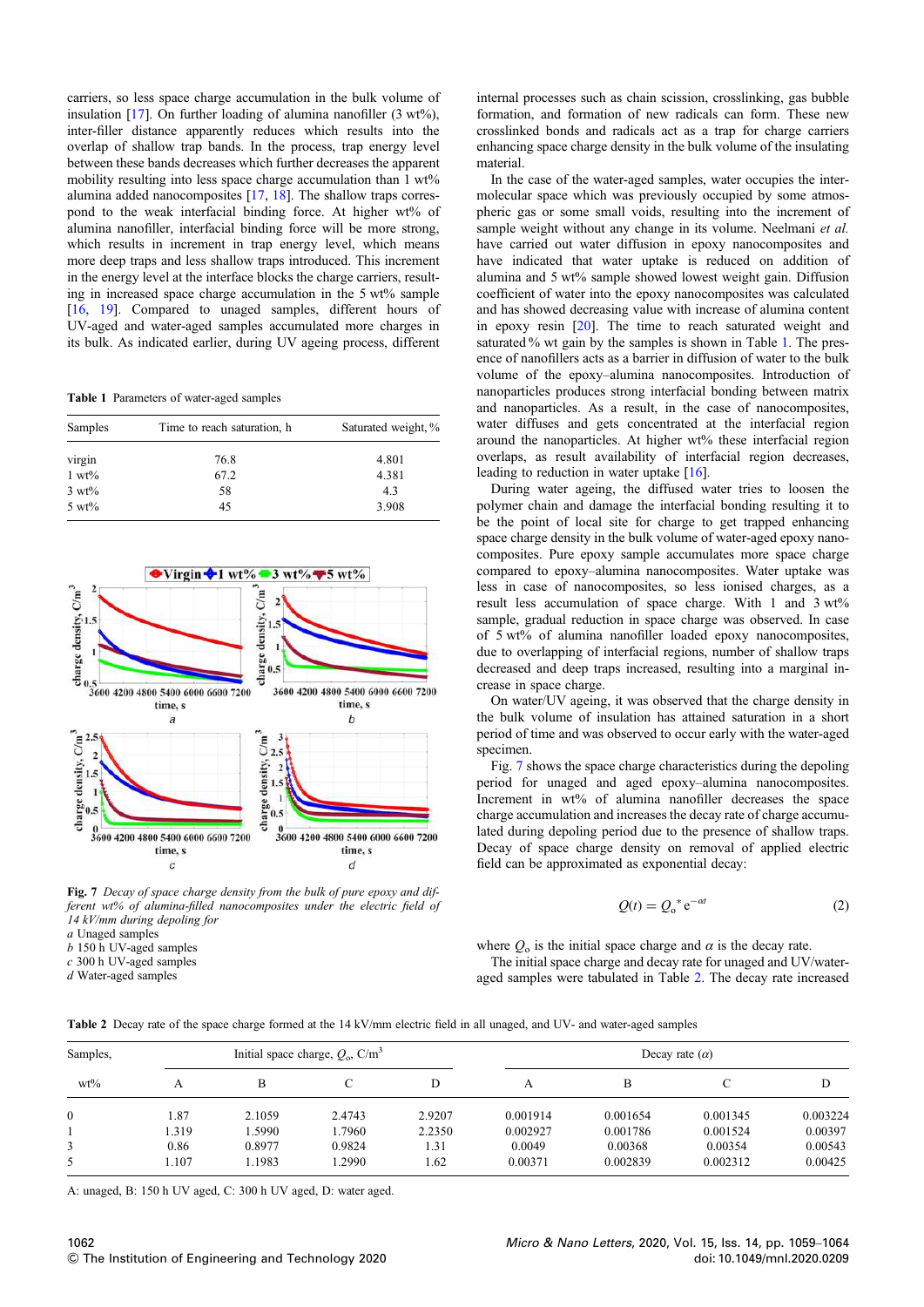

Fig. 8 *Electric* fi*eld distribution under the electric* fi*eld of 14 kV/mm in a* Pure epoxy

*b* 1 wt% alumina-filled epoxy nanocomposites

*c* 3 wt% alumina-filled epoxy nanocomposites

*d* 5 wt% alumina-filled epoxy nanocomposites

Table 3 Electric field enhancement factor for unaged, and UV- and water-aged samples under the applied electric field of 14 kV/mm

| Samples,<br>$wt\%$ | $%$ Electric field enhancement $(E)$ |               |               |            |  |  |
|--------------------|--------------------------------------|---------------|---------------|------------|--|--|
|                    | Unaged                               | 150 h UV aged | 300 h UV aged | Water aged |  |  |
| $\mathbf{0}$       | 9.786                                | 13.07         | 16.35         | 87.12      |  |  |
| -1                 | 8.5                                  | 42.14         | 7.143         | 45.57      |  |  |
| 3                  | 4.93                                 | 5.4285        | 16.42         | 29.5       |  |  |
| 5                  | 6.57                                 | 27            | 10.35         | 30.21      |  |  |

for the alumina-filled epoxy nanocomposites and it was high for the 3 wt% filled alumina nanocomposites. In the case of UV irradiated samples, decay rate decreased and initial charge density increased for all the samples on increasing the number of UV hours ageing and this was due to the trapping of charges because of the formation of new radicals and crosslinking phenomenon.

For water-aged sample, decay rate during depoling time was found to be high compared to unaged samples and UV-aged samples irrespective of wt% of alumina nanofiller in epoxy resin. The cause for it could be due to reduction in the average distance between the trap sites, as a result charge carrier can easily move from one site to another site, enhancing the conductivity of the medium and also the overlapped water shell around nanofiller provides continuous path for charge carriers to travel through, leading to reduced decay rate. Lewis *et al.* [21] observed similar phenomena with low density polyethylene (LDPE) nanocomposites.

3.3. Electric field enhancement: Fig. 8 shows the electric field distribution in the pure epoxy and alumina-filled epoxy nanocomposites under the applied electric field of 14 kV/mm. Field enhancement was observed in the middle of epoxy–alumina nanocomposite samples and which could be due to the movement of charges from their respective electrodes. Similar characteristics were observed with UV-irradiated samples and water-aged samples. Field distortion and field enhancement were observed with the aged specimens.

Accumulation of space charge in the bulk of the nanocomposites changes the applied electric field and increases the electric field distribution in the nanocomposites. The percentage enhancement factor  $(E)$  can be calculated using the following equation:

$$
E = \frac{E_{\rm m} - E_{\rm appl}}{E_{\rm appl}} \times 100
$$
 (3)

where  $E_m$  is the maximum electric field in the sample at the end of 1 h of poling period and  $E_{\text{appl}}$  is the applied electric field. Percentage enhancement factor was calculated for unaged and aged samples and was tabulated in Table 3. It was observed that water-aged samples showed maximum electric field enhancement compared to UV-aged and unaged samples. It was also observed that 3 wt% sample showed better performance compared to other samples in all ageing conditions.

4. Conclusion: In general, addition of alumina nanoparticles suppressed the space charge formation in the bulk volume of epoxy–alumina nanocomposites. UV- and water-aged samples accumulated higher space charge compared to unaged samples. Water-aged samples showed highest decay rate of space charge during depoling period, due to the reduction in the average distance between the trap sites. It was observed that water-aged samples showed maximum electric field enhancement compared to UV-aged and unaged samples. It was observed that 3 wt% sample showed better performance in all ageing conditions, which was confirmed through space charge studies and by measure of dielectric parameters especially dielectric constant and  $tan(\delta)$ .

5. Acknowledgments: The author (R.S.) wishes to thank Central Power Research Institute, Bangalore, India for sponsoring the project (NPP/2016/TR /1/ 27042016) on nanocomposites.

## 6 References

- [1] Tanaka T., Imai T.: 'Advanced nanodielectrics: fundamentals and applications' (CRC Press, USA, 2017)
- $\widehat{C}$ hen Y., Zhang D., Wu X., *ET AL*.: 'Epoxy/  $\alpha$  -alumina nanocomposite with high electrical insulation performance', *Prog. Nat. Sci. Mater. Int.*, 2017, 27, (5), pp. 574–581
- [3] Peng D., Qin W., Wua X.: 'A study on resistance to ultraviolet radiation of POSS-TiO2/epoxy nanocomposites', *Acta Astronaut.*, 2015, 111, pp. 84–88
- [4] Ning X., Xiang Z., Peng Z., *ET AL*.: 'Effect of UV ageing on space charge characteristics of epoxy resin and its nanocomposites'. IEEE Int. Conf. on Solid Dielectrics, Bologna, Italy, 2013, pp. 784–787
- [5] Qiang D., Chen G., Andritsch T.: 'Influence of water absorption on dielectric properties of epoxy SiO2 and BN nanocomposites'. Annual Report Conf. on Electrical Insulation and Dielectric Phenomena, Ann Arbor, MI, USA, 2015, pp. 439–442
- [6] Zhou C., Chen G.: 'Space charge and AC electrical breakdown strength in polyethylene', *IEEE Trans. Dielectr. Electr. Insul.*, 2017, 24, (1), pp. 559–566
- [7] Wang Y.N., Wang Y.L., Wu J.D., *ET AL*.: 'Research progress on space charge measurement and space charge characteristics of nanodielectrics', *IET Nanodielectr.*, 2018, 1, (3), pp. 114–121
- Ahmed N.H., Srinivas N.N.: 'Review of space charge measurements in dielectrics', *IEEE Trans. Dielectr. Electr. Insul.*, 1997, 4, (5), pp. 644–656
- [9] Singha S., Thomas M.J.: 'Dielectric properties of epoxy nanocomposites', *IEEE Trans. Dielectr. Electr. Insul.*, 2008, 15, (1), pp. 12–23
- Petersen E.J., Lam T., Gorham J.M., *ET AL.*: 'Methods to assess the impact of UV irradiation on the surface chemistry and structure of multiwall carbon nanotube epoxy nanocomposites', *Carbon*, 2014, 69, pp. 194–205
- [11] Qiang D., Wang Y., Chen G., *ET AL*.: 'Dielectric properties of epoxy silica and boron nitride nanocomposites and moisture/temperature influences', *IET Nanodielectr.*, 2018, 1, (1), pp. 48–59
- [12] Li Y., Tian M., Lei Z., *ET AL*.: 'Effect of nano-silica on dielectric properties and space charge behavior of epoxy resin under temperature gradient', *J Phys. D. Appl. Phys.*, 2018, 51, (12), pp. 1–12
- Ning X., Xiang Z., Peng Z., *ET AL.*: 'Effect of UV ageing on space charge characteristics of epoxy resin and its nanocomposites'. 2013 IEEE Int. Conf. Solid Dielectr., Bologna, Italy, 2013, pp. 784–787